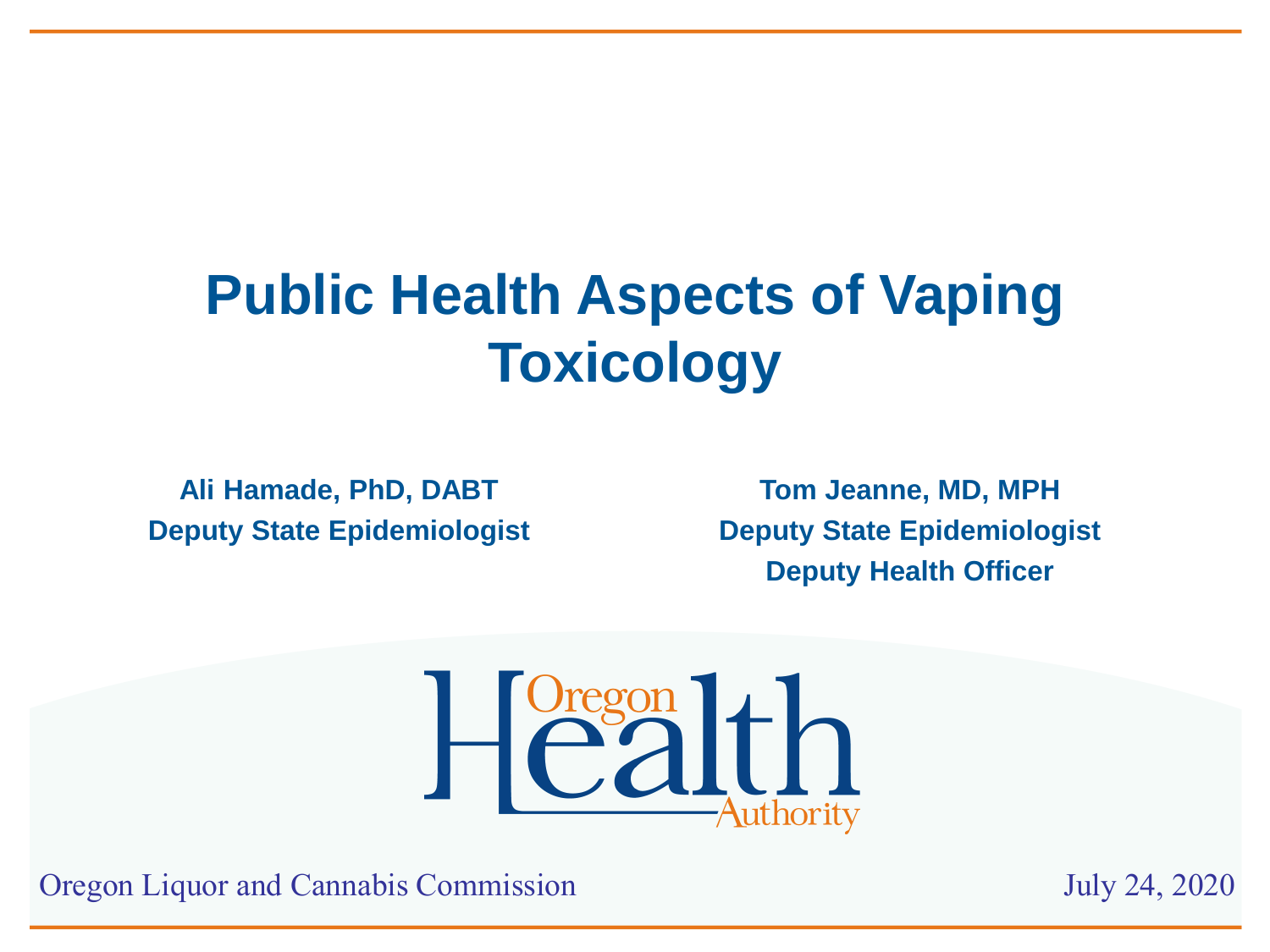# **Determinants of toxicity related to vaping**

**Ingredients** 

- Delivery solvents (e.g., propylene glycol, PG; vegetable glycerin VG)
- Medium chain triglycerides
- Flavors\*
- Other
- Coil age, condition, and temperature
- Delivery system design
- Exposure route and concentration:
	- o Not everything safe for ingestion or inhalation is safe when heated or burned

\* In one study, only 1% of users reported preference for unflavored vape products (Dawkins et al., 2013)

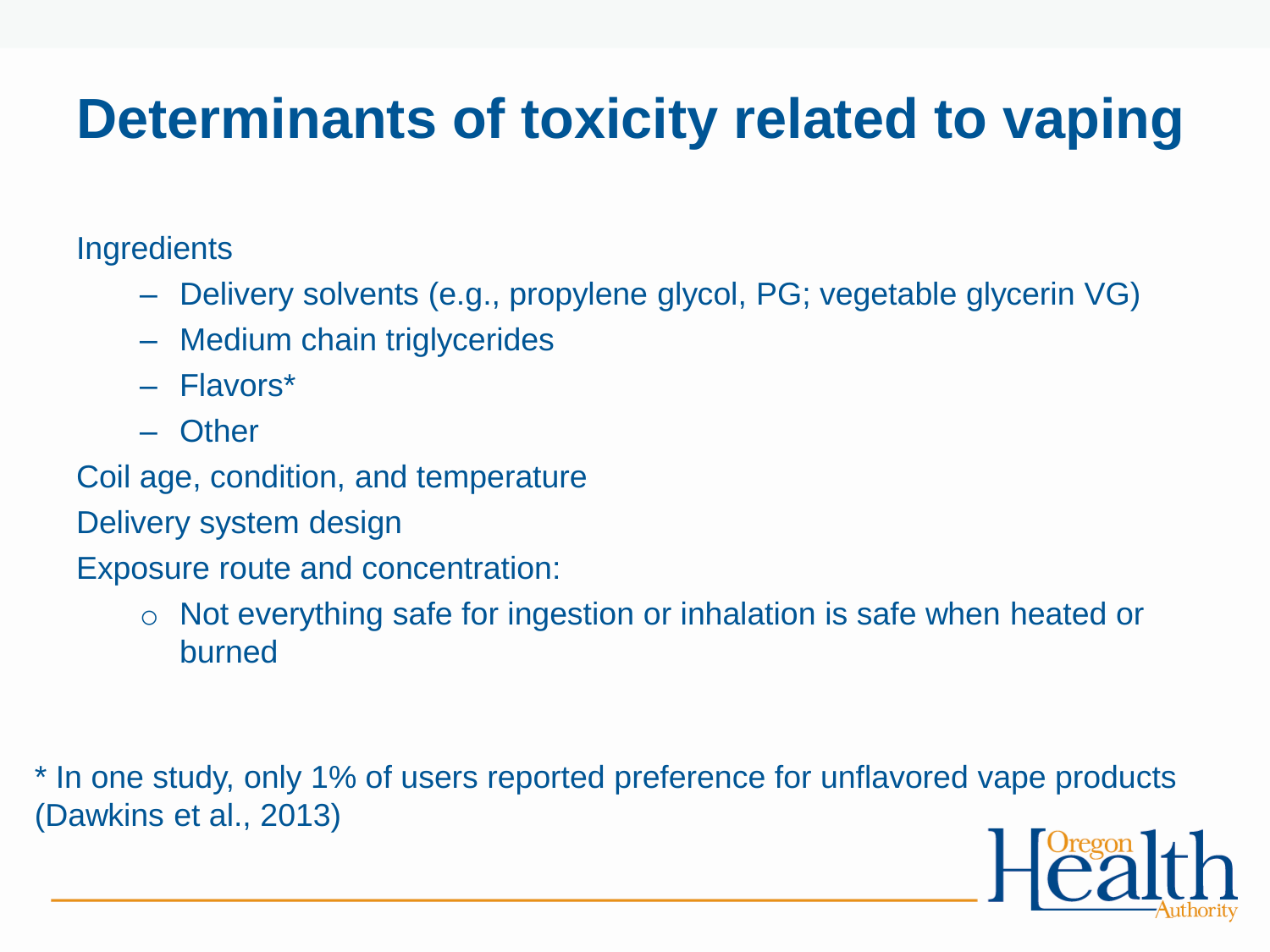#### **Potentially toxic agents in vape aerosol**

- Particulate matter
- Carbonyls and volatile organic compounds (e.g., acrolein, diacetyl, formaldehyde, benzene, toluene, styrene)
- Furans (e.g., furfural, hydroxymethylfurfural)
- Reactive oxygen species (ROS) and free radicals
- Trace elements (e.g., arsenic, cadmium, chromium)
- Terpenes (e.g., squalene, linalool, citral, dipentene)
- **Other**

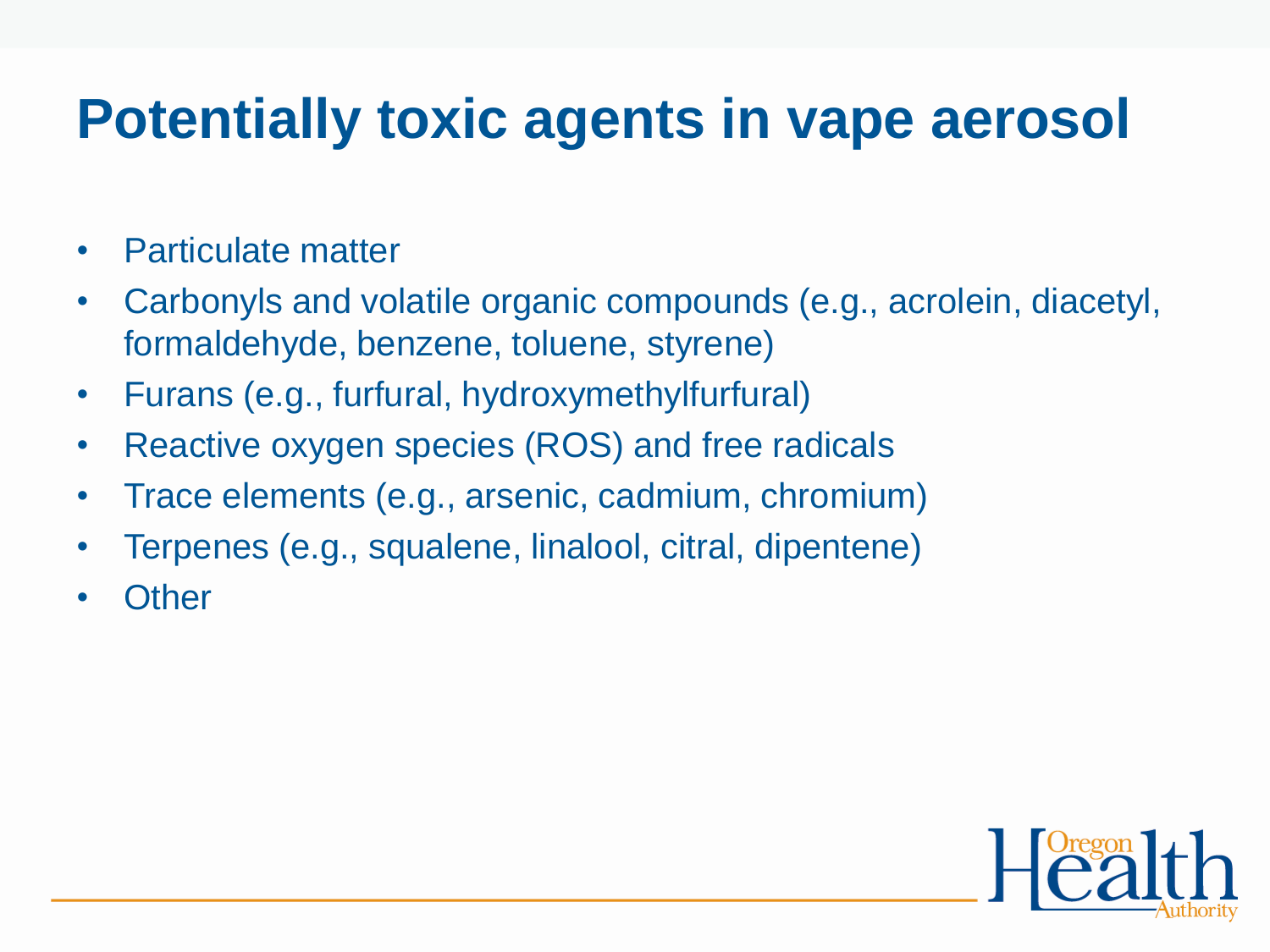# **Carbonyls and VOCs**



benzene

- Factors that increase carbonyl generation
	- Higher operating power
	- Higher device temperature
	- Higher heating coil resistance (sub-ohm vs supra-ohm)
	- Dry puff operation (insufficient amount of e-liquid) (sometimes more than conventional cigarettes)
	- Inadequate wick saturation
	- Top vs bottom coil atomizers
	- Horizontal vs vertical coils

**Carbonyls and VOCs can be harmful to many body systems (e.g., heart, lung, leukemia)**



CH<sub>3</sub>

toluene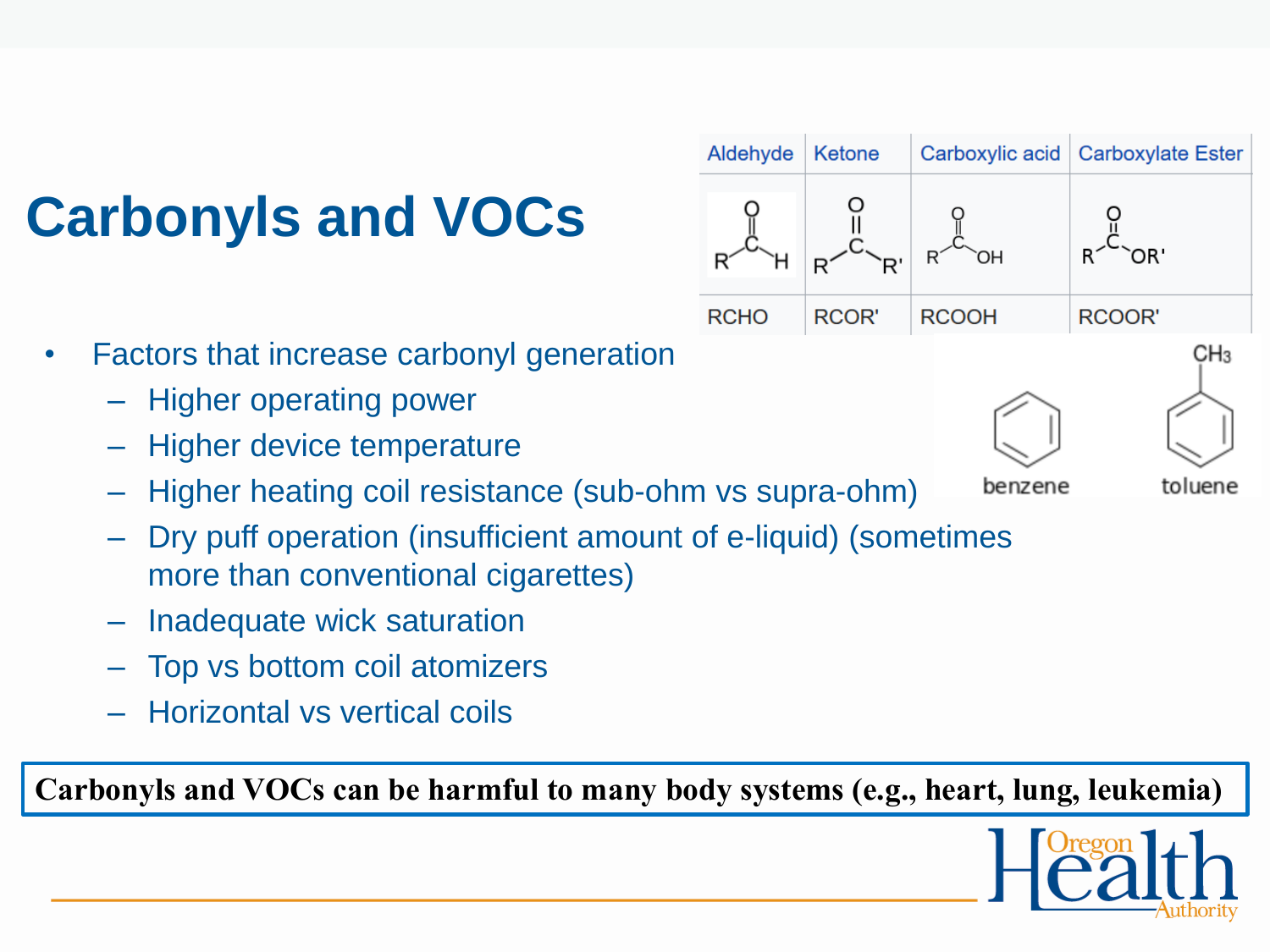# **Carbonyl generation varies by temperature and solvent**

Carbonyls generated at 270 and 318°C from different e-liquids. µg/mg-liquid

| <b>E-liquid</b> | Carbonyls generated at 270°C       |                                    |                 |  |  |
|-----------------|------------------------------------|------------------------------------|-----------------|--|--|
|                 | Formaldehyde<br>Acetaldehyde       |                                    | <b>Acrolein</b> |  |  |
| PG              | $0.29 \pm 0.11$                    | $0.30 \pm 0.10$                    | ND.             |  |  |
| GL              | $7.97 \pm 1.08$                    | $1.70 \pm 1.06$                    | $0.05 \pm 0.02$ |  |  |
| PG/GL (1:1)     | $0.96 \pm 0.35$                    | $0.30 \pm 0.12$                    | $0.03 \pm 0.02$ |  |  |
| E-liquid #1     | $0.97 \pm 0.87$                    | $0.20 \pm 0.15$                    | $0.05 \pm 0.04$ |  |  |
| E-liquid #2     | $0.73 \pm 0.28$                    | $0.22 \pm 0.09$                    | $0.02 \pm 0.00$ |  |  |
|                 | Carbonyls generated at 318°C       |                                    |                 |  |  |
| PG              | $2.35 \pm 0.87$<br>$2.03 \pm 0.80$ |                                    | <b>ND</b>       |  |  |
| GL              | $21.1 \pm 3.80$                    | $2.4 \pm 0.99$                     | $0.8 \pm 0.5$   |  |  |
| PG/GL (1:1)     | $5.47 \pm 0.72$                    | $1.76 \pm 0.52$<br>$0.41 \pm 0.05$ |                 |  |  |
| E-liquid #1     | $5.99 \pm 5.46$                    | $0.97 \pm 0.87$                    | $0.05 \pm 0.04$ |  |  |
| E-liquid #2     | $5.22 \pm 4.35$                    | $1.37 \pm 0.84$                    | $0.26 \pm 0.13$ |  |  |

Wang et al. (2017) A Device-Independent Evaluation of Carbonyl Emissions from Heated Electronic Cigarette Solvents. PLoS ONE 12(1)

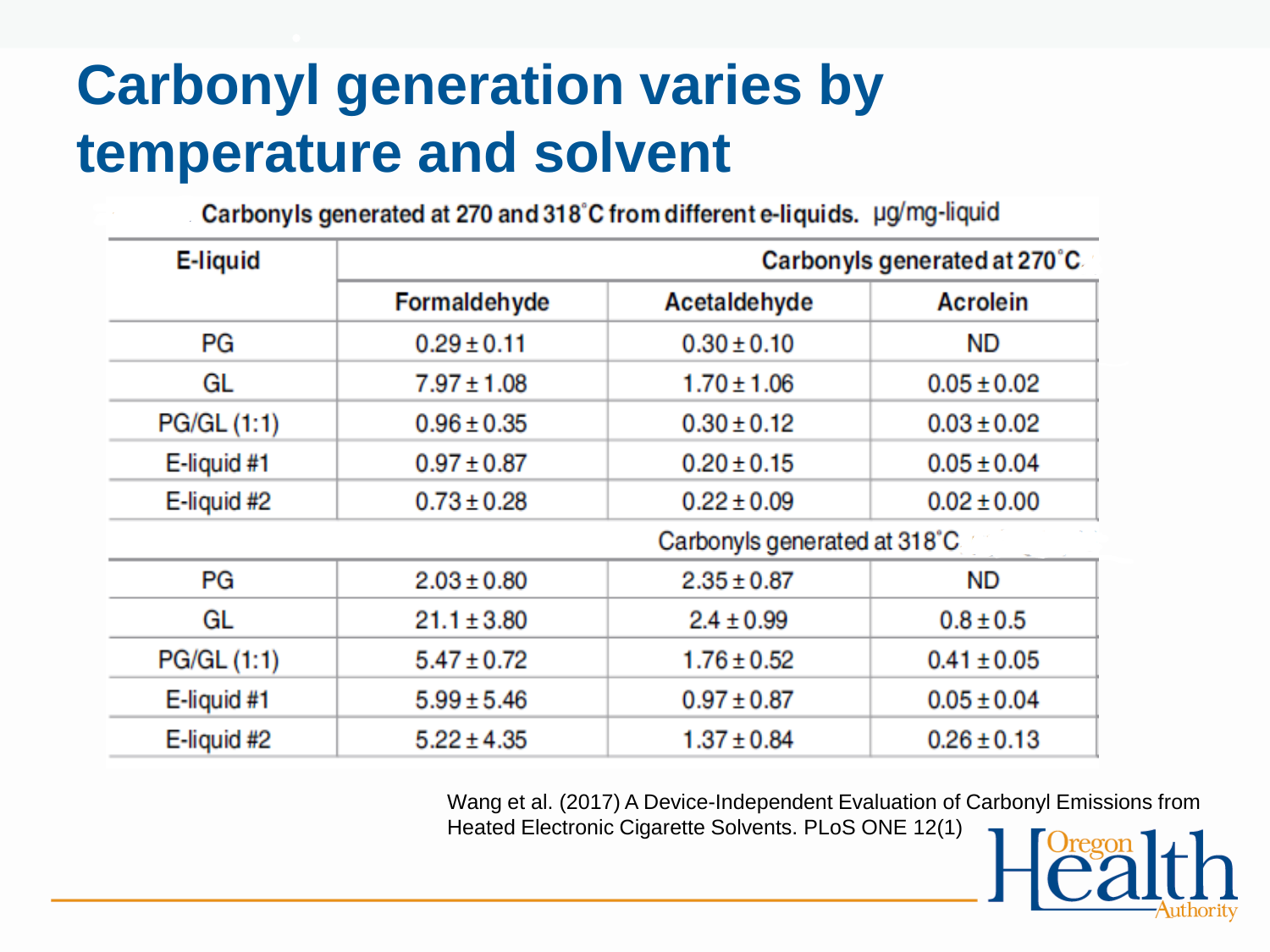# **Cannabis dabbing and vaping can produce carbonyls and VOCs**

Measured gas-phase components of dabbing emissions of THC and 9:1 THC+terpene mix and vaping emissions of the latter\*

- Calculated cancer and noncancer risk of exposure to gas phase components
- All experiments generated carbonyls and VOCs
	- Terpenes generated more gas-phase components than THC
	- Gas phase component concentrations increased with voltage
- Authors' calculated health risks were not of public health significance
- Additional components, experimental conditions, device types might produce different results
- Authors did not report particle phase emissions
	- Jacques et al. found very high particle concentrations associated with dabbing (400-700  $\mu$ g/m<sup>3</sup>) and vaping THC (200-300  $\mu$ g/m<sup>3</sup>)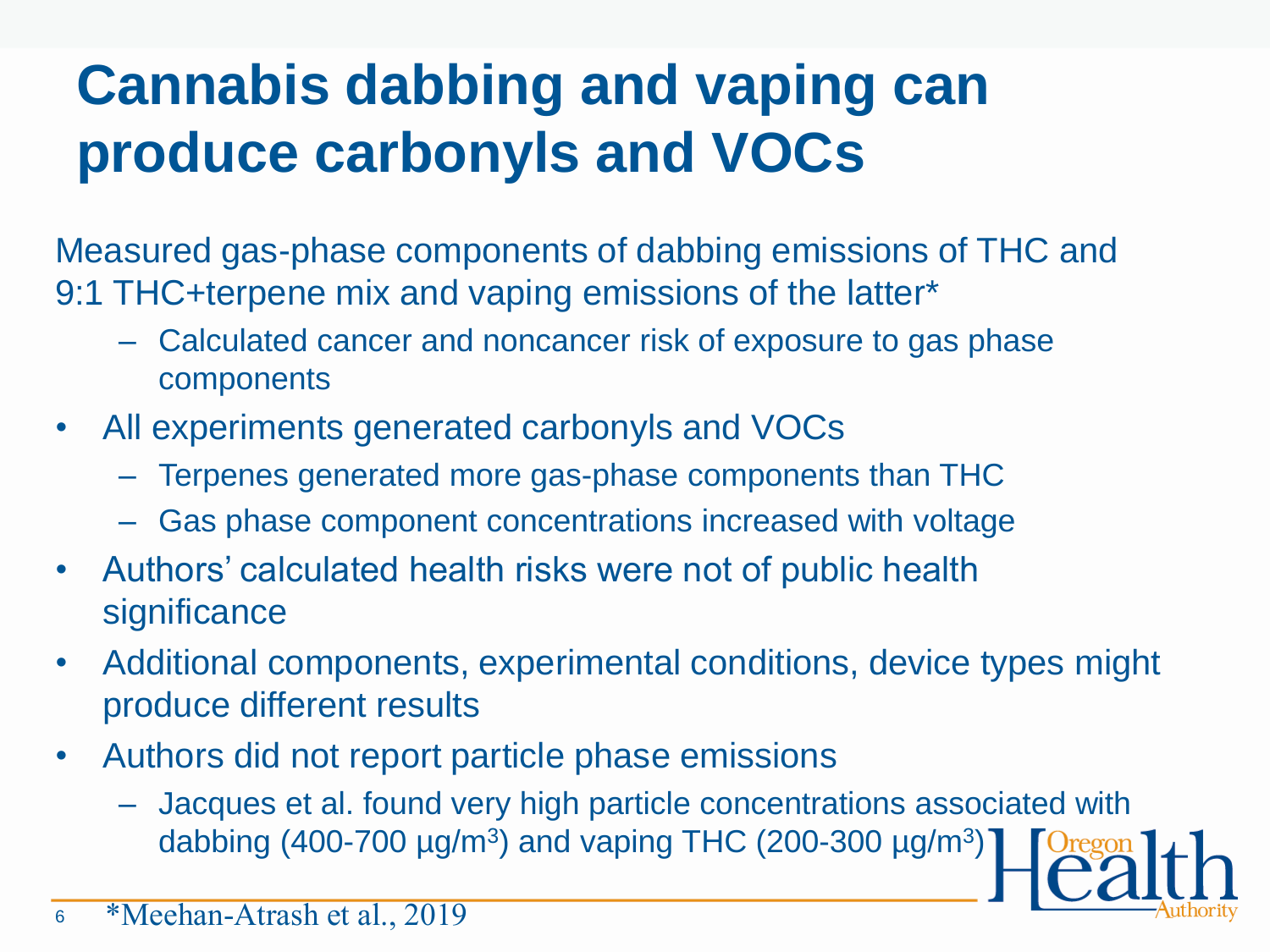#### **ROS and free radical formation**

#### **Factors that favor increase in oxidative potential**

- Higher coil temperature and device power
- E-liquid composition
	- Increasing glycerol and glycerol:PG
	- Flavor type



**Reactive oxygen species can damage cells and membranes in the body and they are implicated in contributing to disease**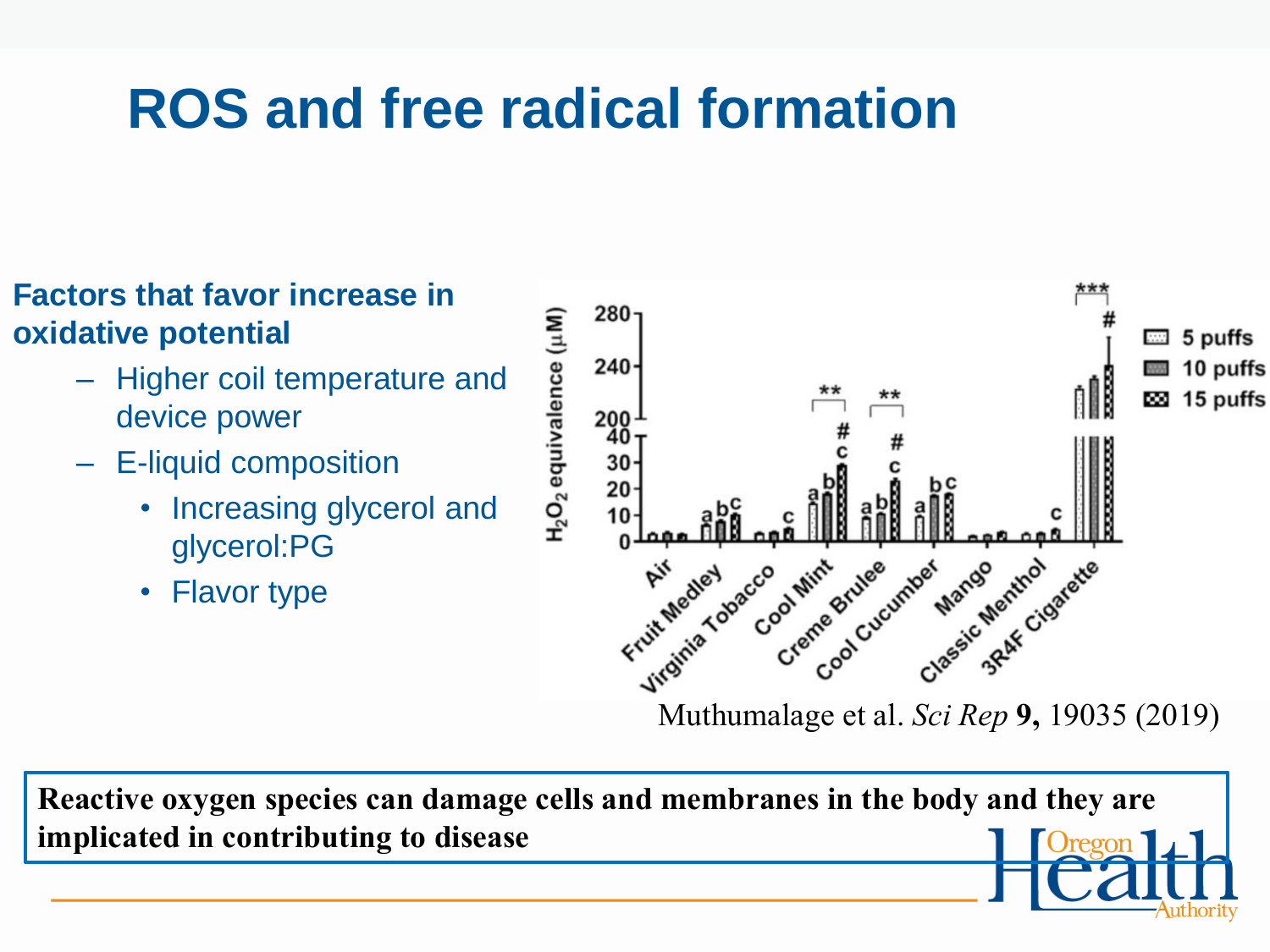#### **Flavor type modulates inflammation and lipid peroxidation potential of e-liquid aerosols**

- ROS react with cell lipids resulting in peroxidation, damaging cells
- Flavor type effect on lipid peroxidation (Bitzer et al. 2018)
	- Increased: δ-tetradecalactone, linalool, dipentene, piperonal, ethyl maltol, citral, y-decalactone
	- Decreased: ethyl vanillin



Figure adapted from Bitzer et al., 2018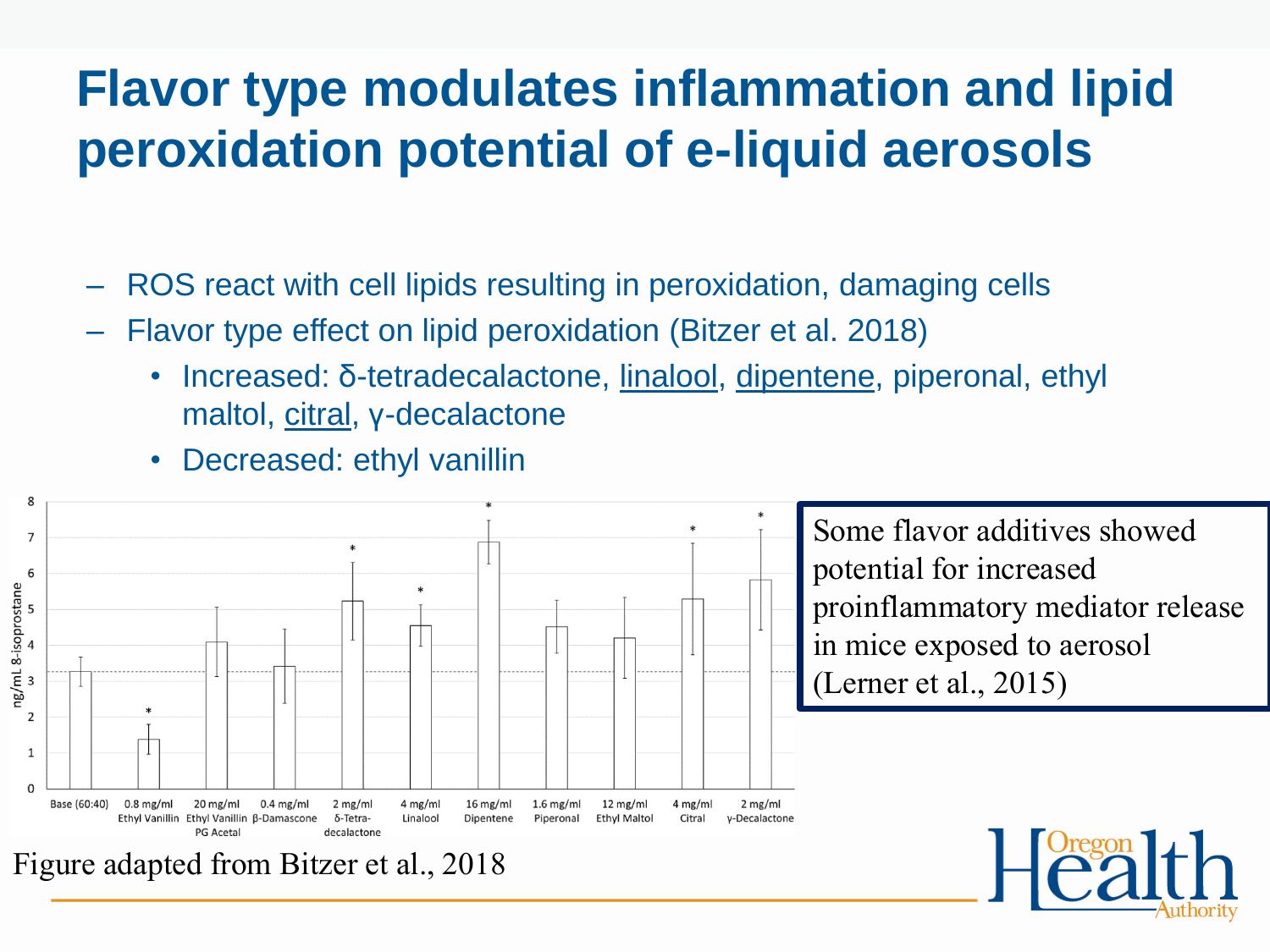# **Select animal studies**

1. Mouse inhalation exposure to aerosol from tobacco flavor e-cigarettes (e-cigs) for 3 days (Lerner et al., 2015)

- increased lung proinflammatory response (interleukins)
- decreased antiinflammation indicators (glutathione)
- 2. Mouse inhalation exposure to air, PG:VG mix, or Vitamin E Acetate (VEA) aerosols (Bhat et al., 2020)
	- Comparable doses
	- Lipid-laden macrophages
	- Epithelial damage

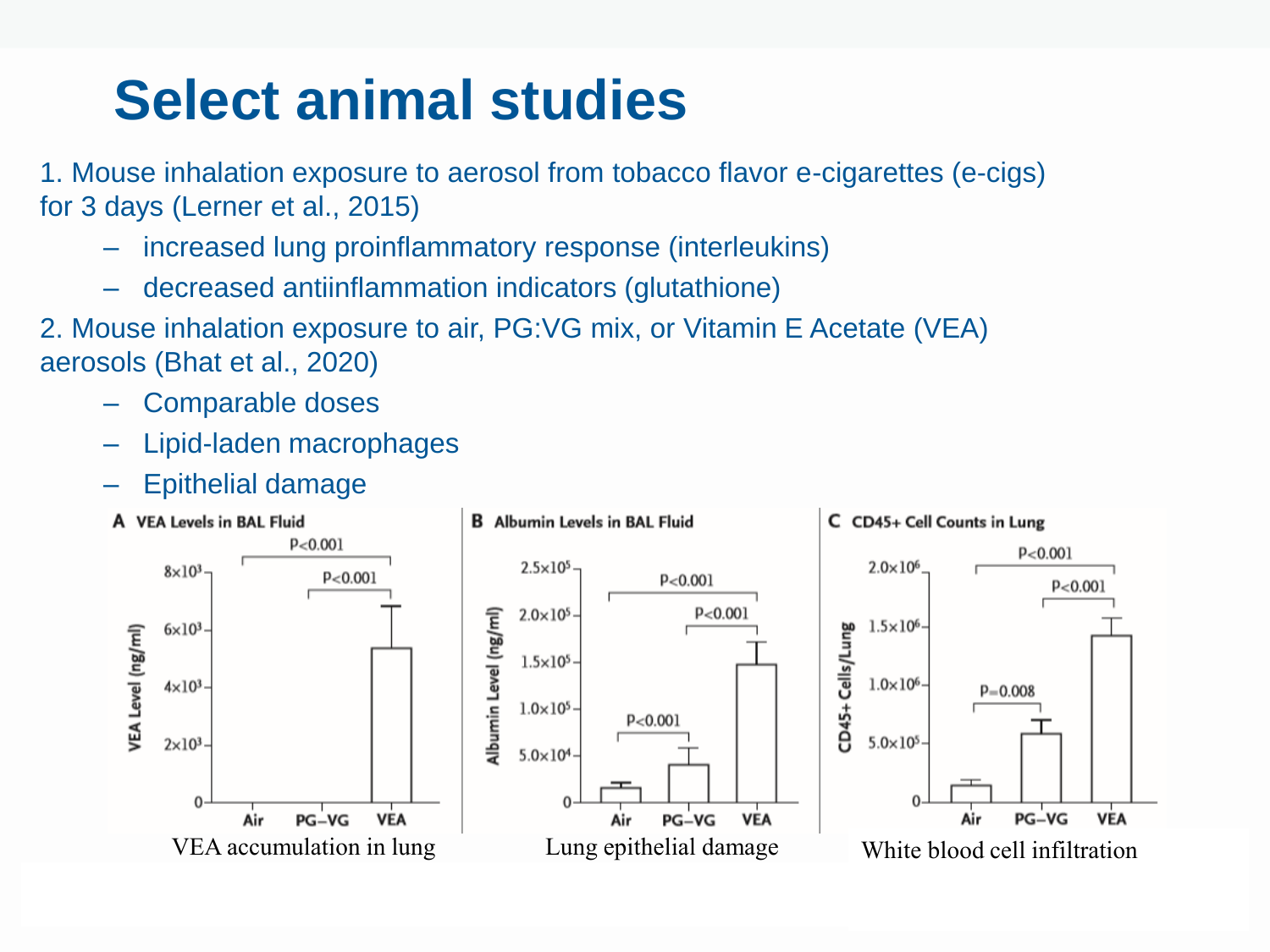#### **Inhaled oils**

- Vitamin E acetate (VEA), squalene (a terpene), and other oils have been found in e-liquids associated with morbidity and mortality in vapers
- Inhalation of oil mists has been associated with lipoid pneumonia, chemical pneumonitis, and pulmonary fibrosis
	- Evidence mostly from occupational settings

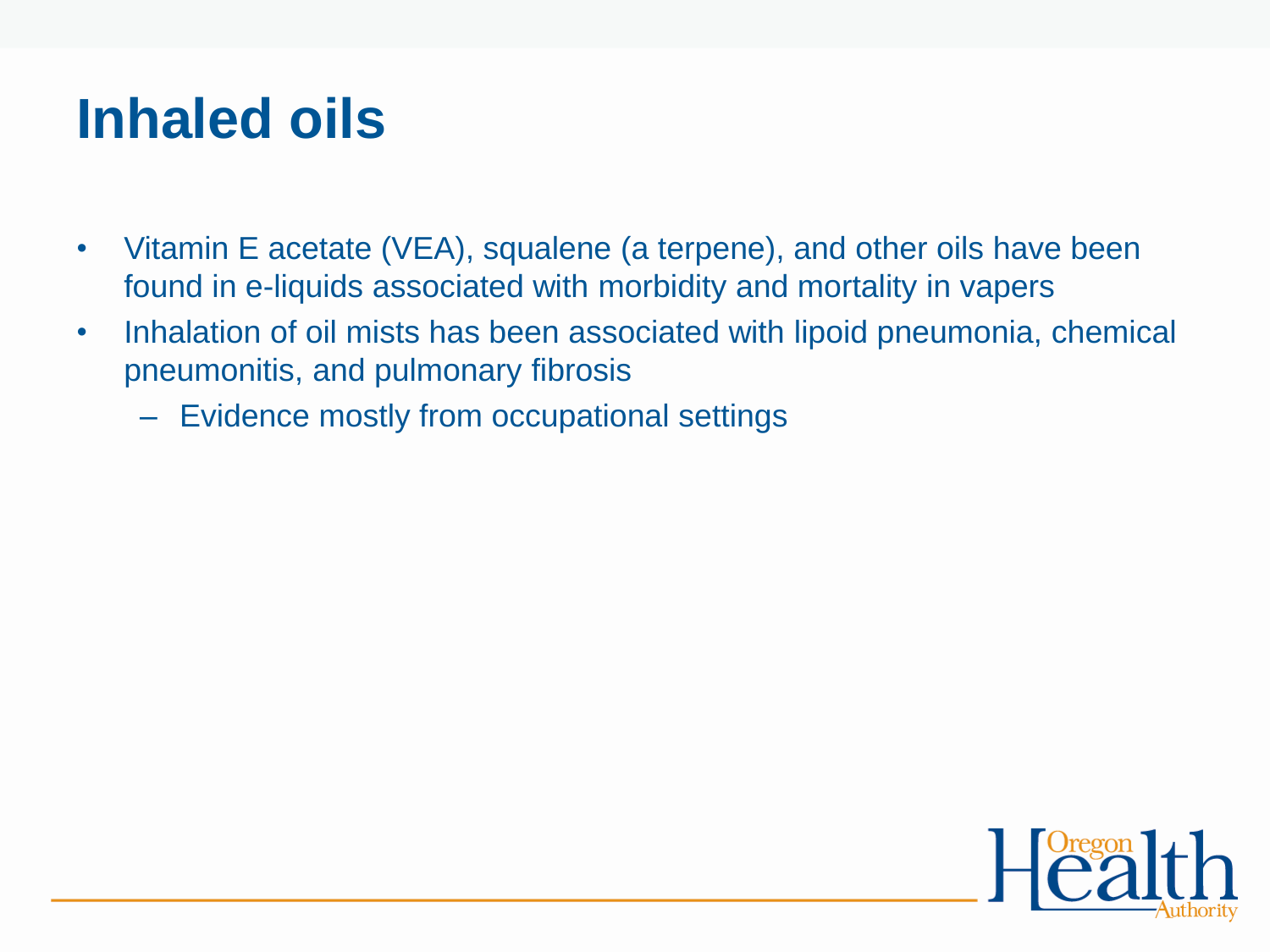#### **Unknown and untested additives can have acute and visible health effects**

• Clinical case studies pre-VALI indicate severe pulmonary reactions in some e-cig users (Viswam et al., 2018; Sommerfeld et al., 2018; Khan et al., 2018)



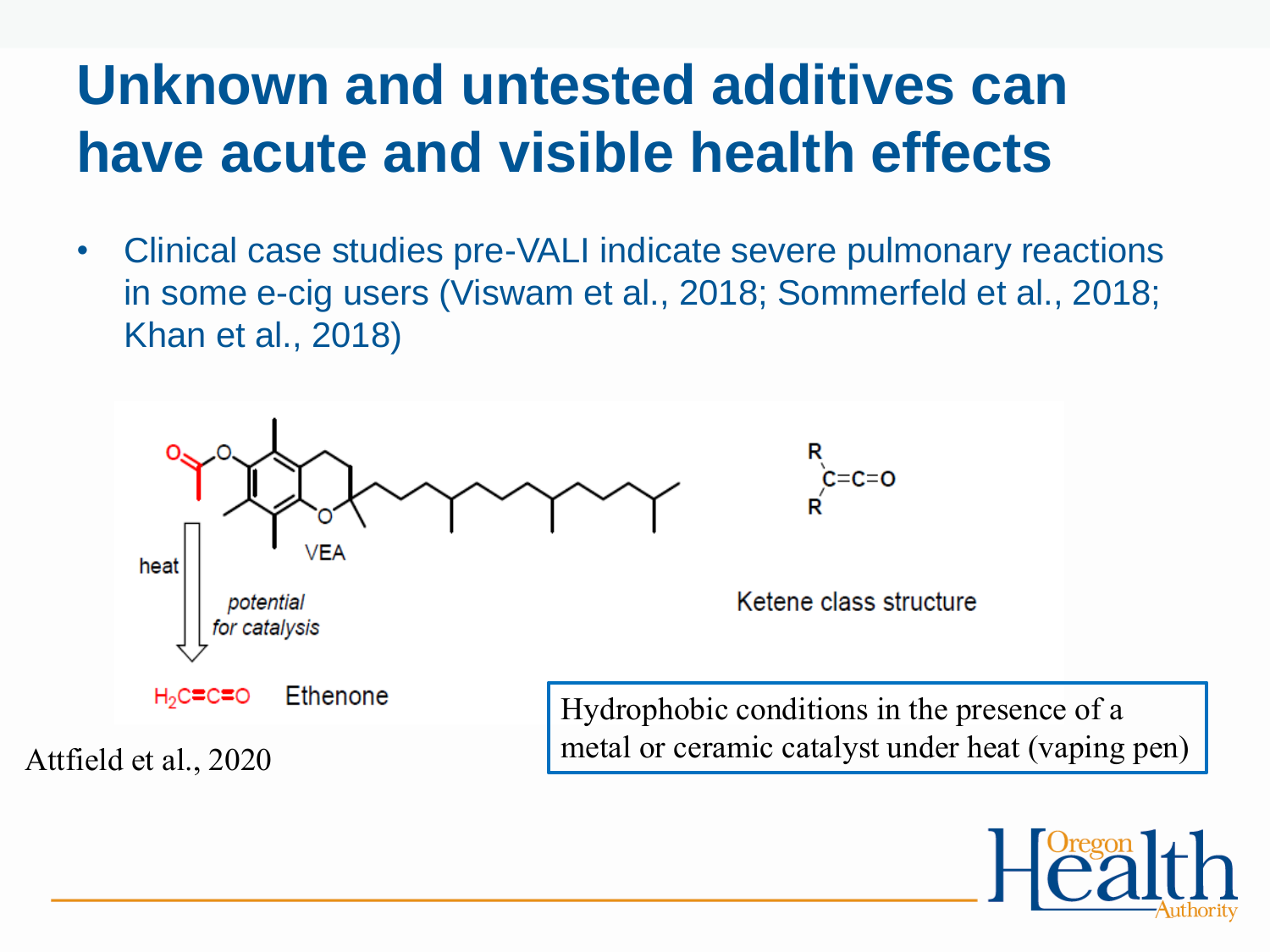#### **Ethenone as an example of ketenes**

- **Highly reactive**
- Can be highly toxic following relatively short exposures
	- Acute pulmonary congestion and alveolar edema, respiratory effects, lethargy, death, (monkeys, guinea pigs, rats, mice ) occurred at 12+ ppm\*
	- Rapidly progressing acute respiratory distress syndrome, hypoxic respiratory failure and diffuse ground glass opacities in lung of male worker exposed to ethenone and crotonaldehyde mixture (Huang et al., 2015)
- Similar effects and mode of action to phosgene (chemical warfare agent)\*
	- Damages proteins and other molecules in the lung
	- Disrupts blood-air membranes affecting breathing

Reviewed in NRC, 2014. AEGLs for selected airborne chemicals: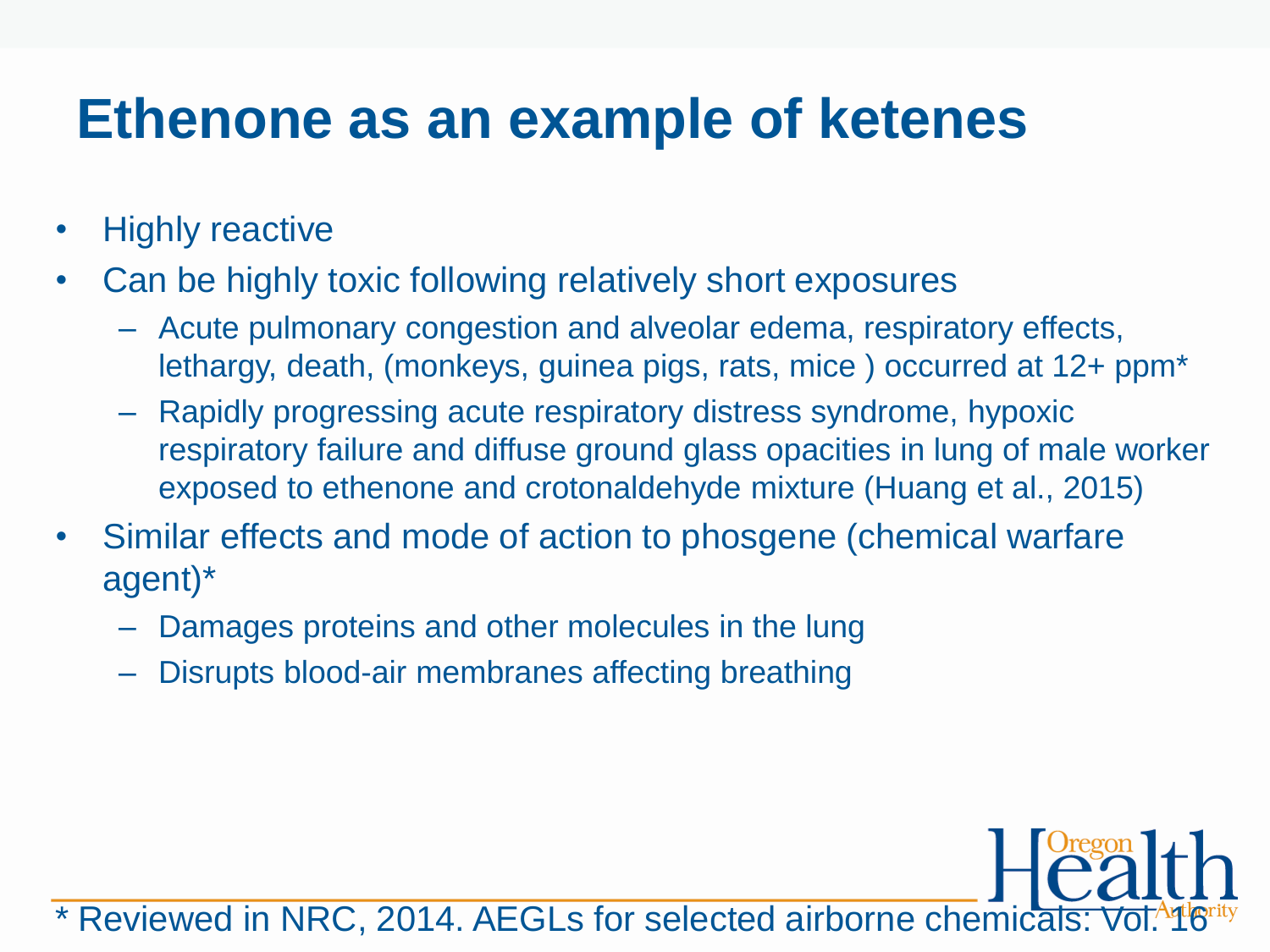#### **Sample health benchmark comparisons**

| <b>Vape aerosol</b><br>component | <b>Detection in</b><br>aerosol | <b>Public health</b><br>exposure limit                       | <b>Occupational</b><br>exposure limit                                                | <b>Sources</b>                                           |
|----------------------------------|--------------------------------|--------------------------------------------------------------|--------------------------------------------------------------------------------------|----------------------------------------------------------|
| <b>Propylene Glycol</b>          | 700 ppb                        | 9 ppb<br>(intermediate)                                      | 10,000 ppb<br>8-h TWA                                                                | Getts et al.,<br>2014;<br>ATSDR;<br><b>AIHA</b>          |
| Formaldehyde                     | 510 ppb                        | 40 ppb (acute)<br>8 ppb (chronic)                            | 16 ppb<br>8-h TWA                                                                    | <b>Klager et</b><br>al., 2017;<br>ATSDR;<br><b>NIOSH</b> |
| <b>Diacetyl</b>                  | $239$ µg/e-cig                 |                                                              | 18 $\mu$ g/m <sup>3</sup><br>8-hour TWA;<br>88 $\mu$ g/m <sup>3</sup><br>STEL 15 min | Allen et al.,<br>2016;<br><b>NIOSH</b>                   |
| Cadmium                          | 140 $\mu$ g/m <sup>3</sup>     | $0.03 \mu g/m^3$<br>(acute)<br>$0.01 \mu g/m^3$<br>(chronic) | 5 $\mu$ g/m <sup>3</sup>                                                             | <b>Beauval et</b><br>al., 2017;<br>ATSDR;<br><b>OSHA</b> |

\*STEL = Short Term Exposure Limit; TWA = Time Weighted Average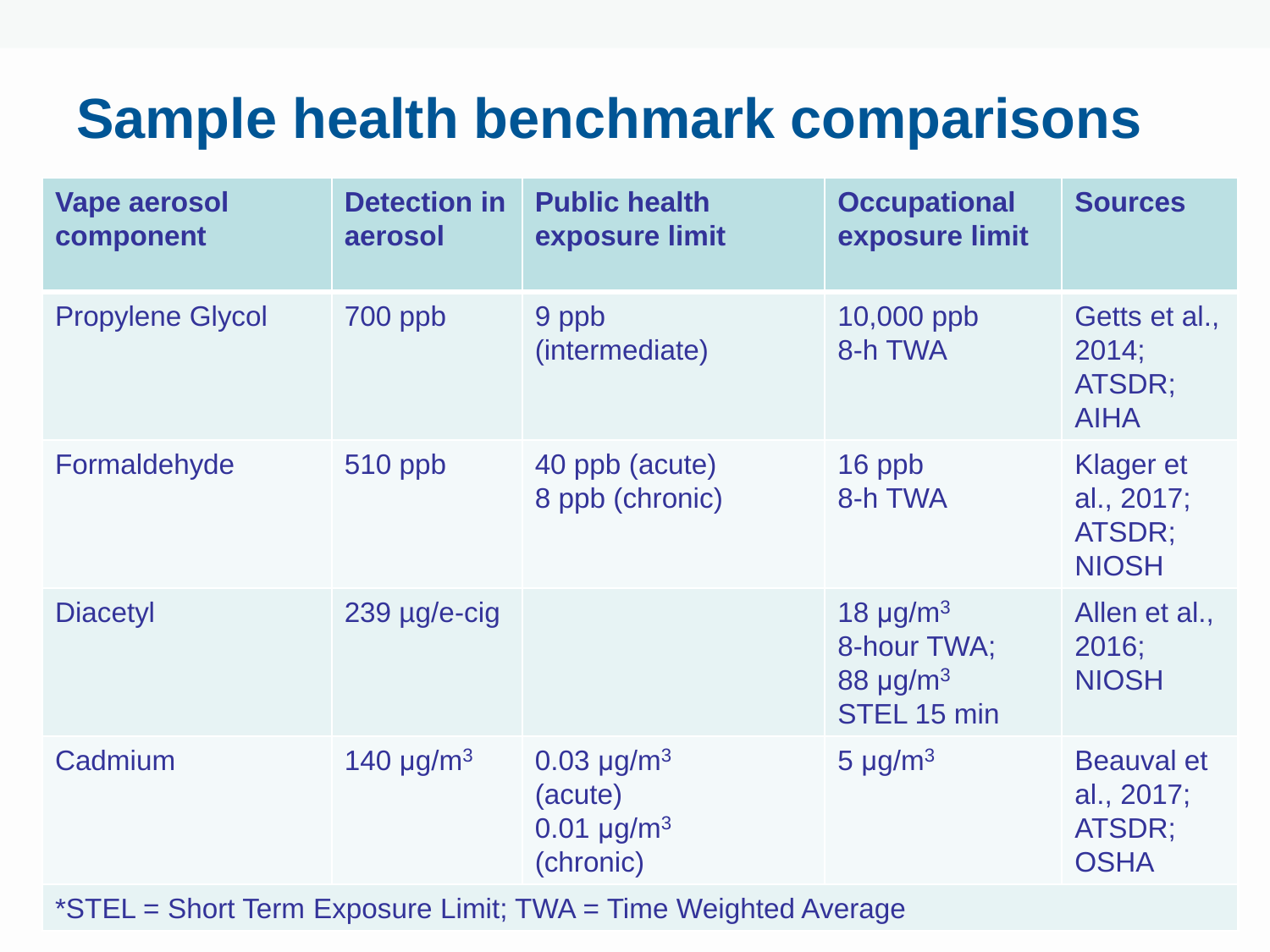#### **Public health perspective**

- Benefits as a conventional cigarette quitting aid unclear and large numbers of nonsmokers are adopting e-cigs.
- Conventional cigarettes generate many more toxicants than e-cigs, but some components are at comparable concentrations in e-cigs.
- Humans do not always sense harmful substances in air, food, or water. Some are odorless and others are toxic below or above odor threshold.
- Need for standardization of devices and e-liquids to facilitate meaningful exposure and health studies
	- Rapidly changing industry and technology might make current scientific findings irrelevant with time
	- Adequate information on toxicity of additives is unavailable.
- Need for engineering controls for devices and e-liquids to minimize generation of toxicants
	- coil location, wick material, resistance (sub-ohm), PE/VG ratio, additives, coil make-up and quality, etc.
- Some e-liquid ingredients might be considered as safe in food but not to be inhaled or heated and inhaled.

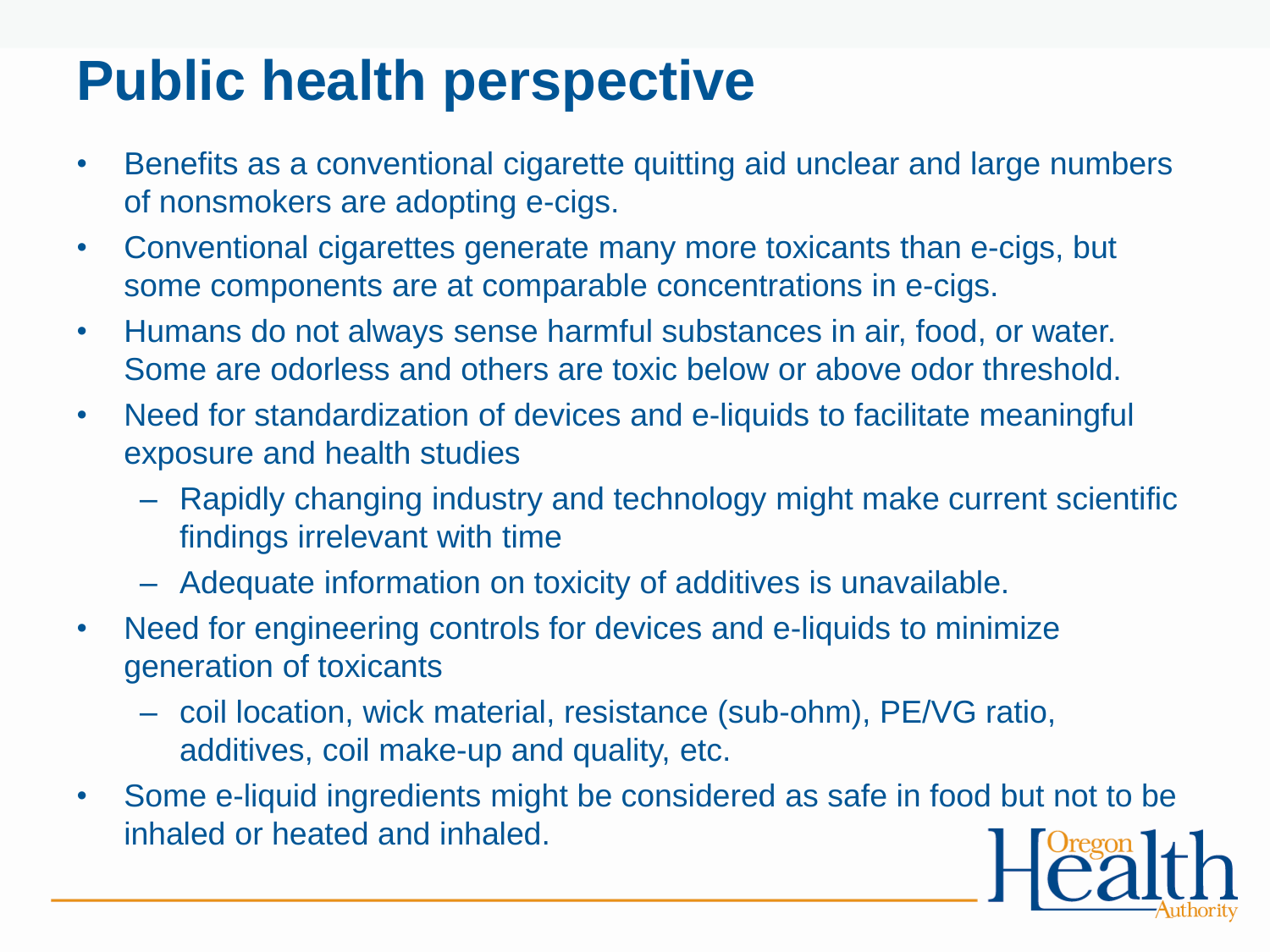# **Oregon's VALI investigation**

- In Oregon, 23 cases of vaping-associated lung injury were reported between June and December 2019
- 2 cases were fatal
- Oregon cases involved cannabis-only vaping, nicotine-only vaping, and a combination of both
	- 14 people (61%) reported vaping a cannabis product
	- 16 people (70%) reported vaping a nicotine product
	- 14 people (61%) reported vaping a flavored product
	- Both people who died reported vaping a flavored THC product and did not report vaping nicotine products

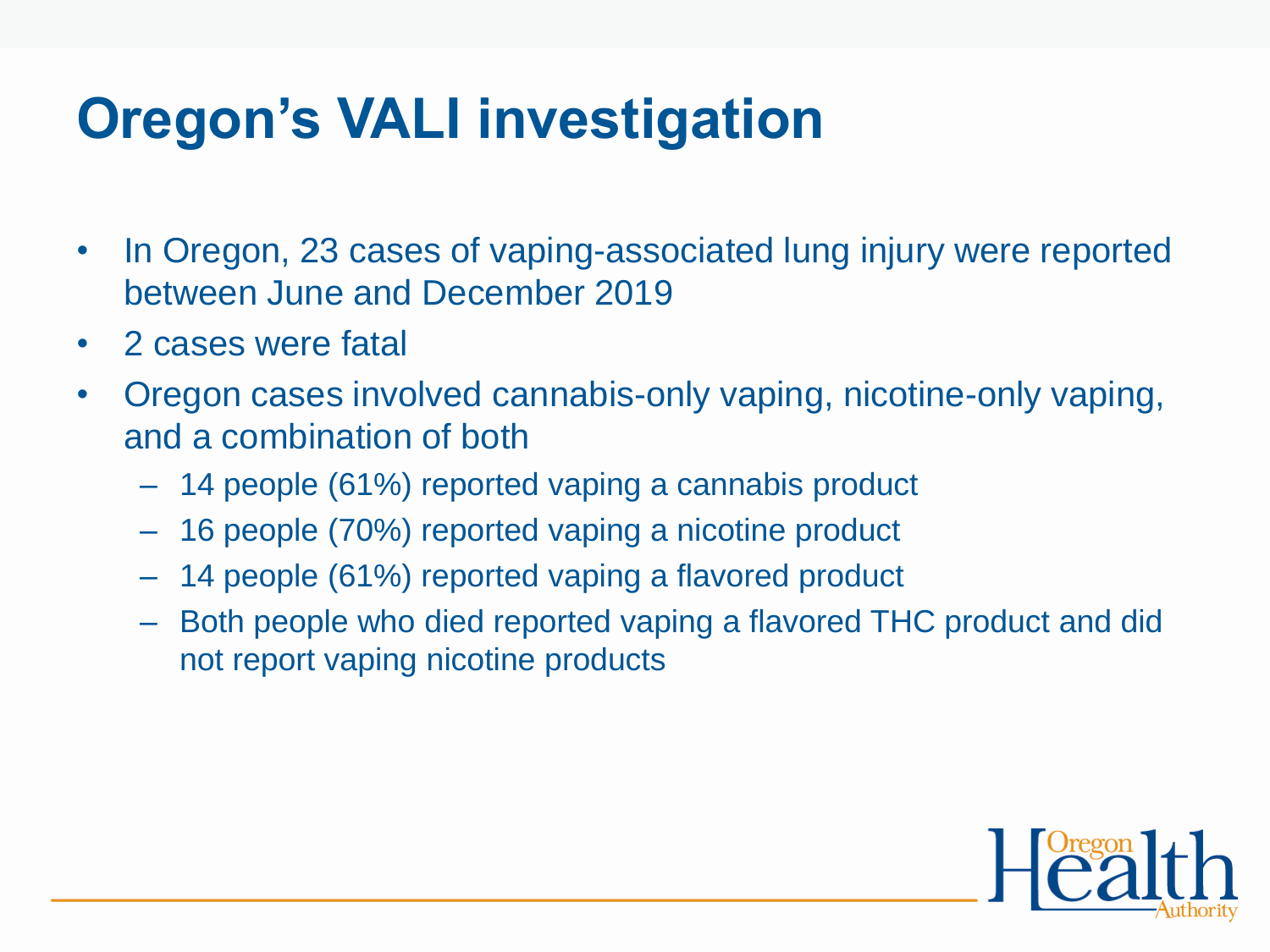# **Oregon's VALI investigation**

- Products tested by the US FDA Forensic Chemistry Center and by CDC
- FDA tested liquids of products from 3 Oregon cases
	- Cannabinoids, terpenes, squalene, chloroform, cobalt, zinc found in cannabis products
	- PG, glycerol, nicotine, triethyl citrate (used to "emulsify" aerosol) found in nicotine product
- CDC tested aerosols from 7 cannabis and 4 nicotine vaping products from Oregon cases
	- Squalene in all the cannabis product aerosols
	- PG, glycerol, nicotine found in all the nicotine product aerosols
	- Menthol in several nicotine product aerosols
- PG and glycerol used in large number of nicotine e-cigarette products to date
- Squalene is potentially concerning, and it was found in one of our liquids tested by FDA previously
- Vitamin E acetate was not found in any of the products used by people with VALI in Oregon